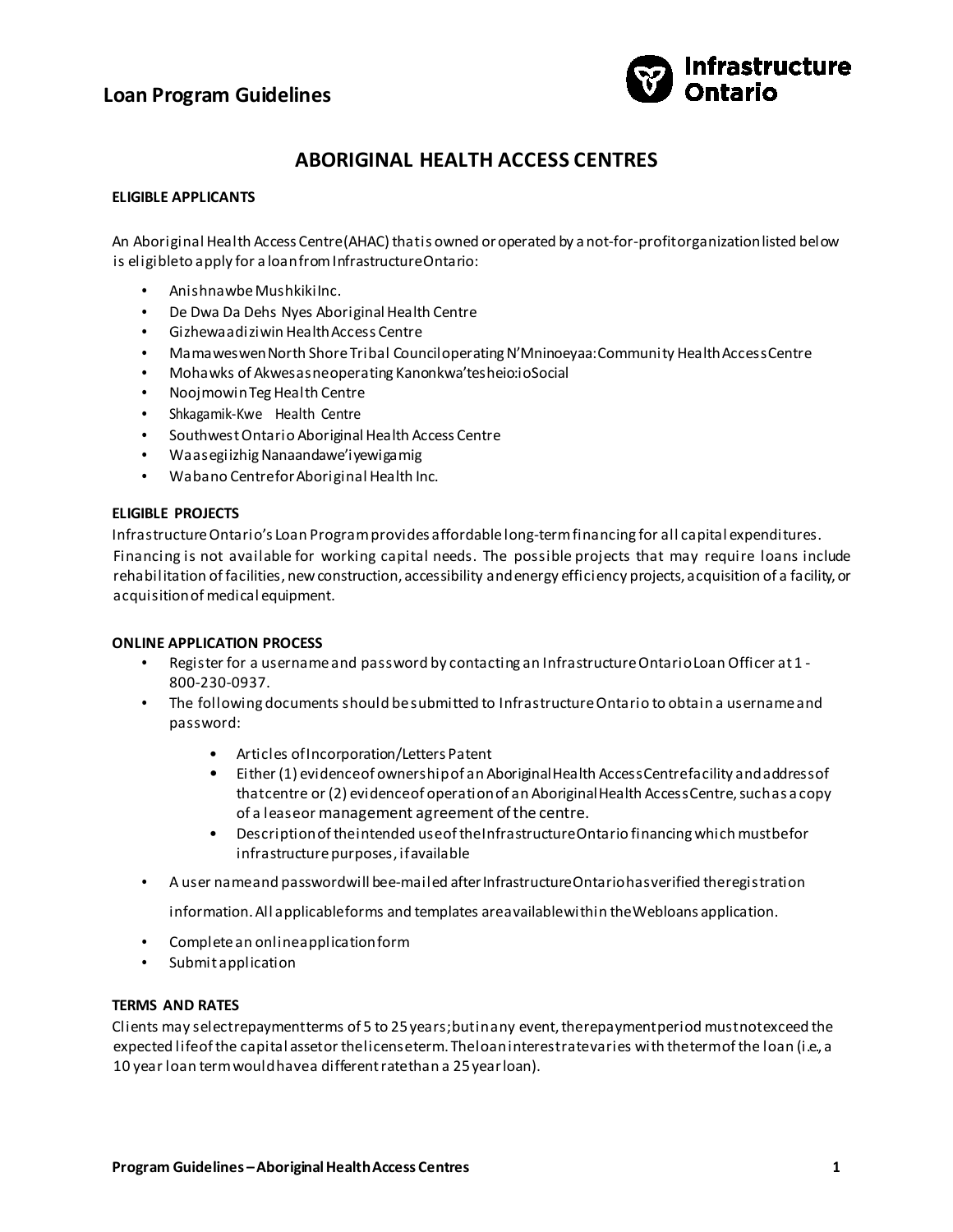## **Loan Program Guidelines**



Clients seeking long-termfinancing termslonger than25yearsfor amounts greater than \$25 million should contactInfrastructureOntario formoreinformation.

Borrowers can access ourlending rates by contacting their RelationshipManagerwho will provideanindicative rate, as well as answer any financing questions. Loan applications aresubjectto pricing basedon theborrower's marketsector.

InfrastructureOntario reserves therightto withdrawapplicationsiftheybecomeinactivefor morethan oneyear after thedateofsubmission.

### **LEGAL AND CREDIT REVIEW**

Oncetheapplicationis completeand has been submitted, InfrastructureOntario will undertakea legal andcredit review. InfrastructureOntario relies ondata obtained fromfinancialstatements and other materials provided as part of the application process to complete the reviews.

A legal reviewis conductedto ensurethattheborrower has therequisiteauthorityto borrowfromInfrastructure Ontario. Any pending, existing or threatening litigation that may impair the borrower's ability to meet its debt obligations is also reviewed.

Acreditreviewassesses eachborrower'sability to repaytheloan.Morespecifically,theBorrower will needto providea business casewhichaddressesrisks underthefollowing headings:

- Project construction
- Past andfuturefinancial performance
- Management andgovernance
- Sustainability of thebusiness model
- Legal structure and security
- Other encumbrances and environmental risks

Once the reviews are complete and approved, applicants will be notified.

#### **FINANCING AGREEMENT**

After theLegal and Creditreviewhavebeen completed,a Financing Agreementwill bedrafted by Infrastructure Ontario forreviewandexecutionby both parties.

After the FinancingAgreementhas been executed andexpenditures havebeen incurred,a short-termadvance may berequested.Or,iftheprojectissubstantiallycomplete,clientsmay wish to beginthelong-termfinancing process.Amounts takenasshort-termadvances aretypically converted to a long-termpromissory noteupon completion of the project.

#### **TYPES OF FINANCING**

#### *Long-Term Financing*

The clientshall issuea long-termpromissorynoteto InfrastructureOntarioforup totheapproved amountofthe loan as per theFinancing Agreementon an agreed upondate.Thepromissorynotespecifies when principaland interestpayments aredue.Theinterestrateis fixed for thecommitted termoftheloan.Long-term financing conversions will closeon the1st and15th of every month.

InfrastructureOntario offers bothamortizing andserial long-termfinancingoptionsto clients.With amortizing promissorynotes borrowers pay equal amounts ofblended principal and intereston each paymentdate. Alternately,with serialpromissory notes borrowers pay equal amounts of principalon each paymentdateand interestis calculated on thedeclining balance.